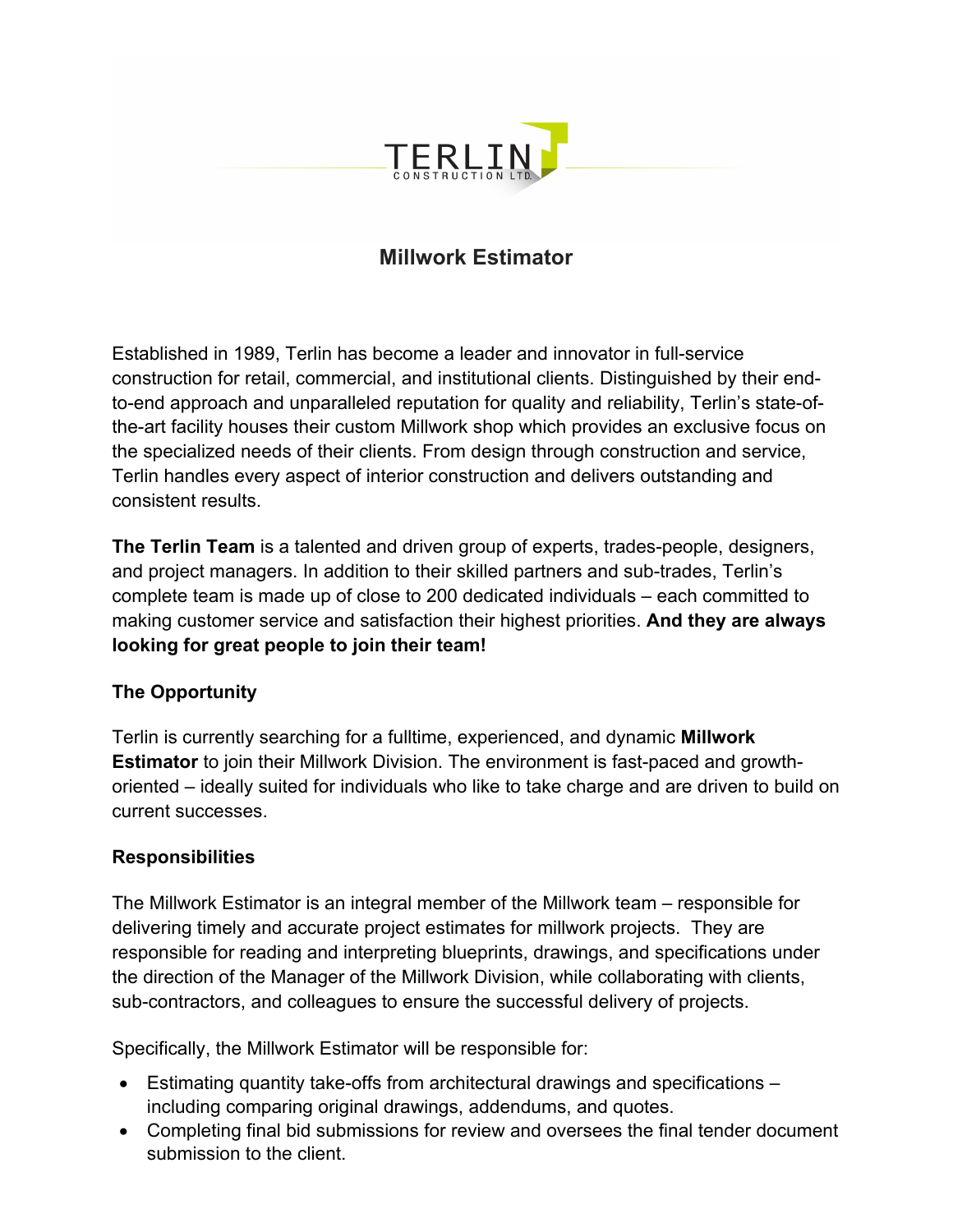

- Fostering and maintaining strong relationships with clients, vendors, and subtrades while establishing unit costs, labour rates, and productivity considerations in order to ensure the lowest price.
- Creating and tracking Purchase Orders as well as reviewing and approving invoices.
- Trouble-shooting and exploring alternate configurations and construction details.
- Performing additional assignments per Manager's direction.

The successful candidate is a self-starter who possesses excellent communication skills, is extremely organized, detail-oriented, has a positive attitude, and a strong knowledge of construction, millwork, and trades.

### **Qualifications**

- Minimum two (2) years of estimating experience.
- Professional and diplomatic.
- Excellent time management and computer skills AutoCAD would be an asset.
- Ability to prioritize and think outside the box when needed.
- Willingness to adapt to new concepts.
- Ability to recognize issues as challenges.
- Capacity to work well under pressure.
- Valid security clearance would be an asset.
- Gold Seal Certification is a definite asset.
- A valid driver's license is required.

### **What Terlin Has to Offer**

Terlin offers employees the opportunity to work on innovative projects alongside dynamic, dedicated, and talented teams who possess a strong drive for success.

Their **comprehensive benefits package** is designed to meet the demands of each individual's life at work as well as at home. Employees are eligible for coverage under Terlin's benefit plans and are encouraged to participate in any, or all, of their benefit programs. The benefit programs are also complemented with **RRSP** matching and **profit sharing**.

Terlin is an equal-opportunity employer and values diversity and inclusiveness in their company.